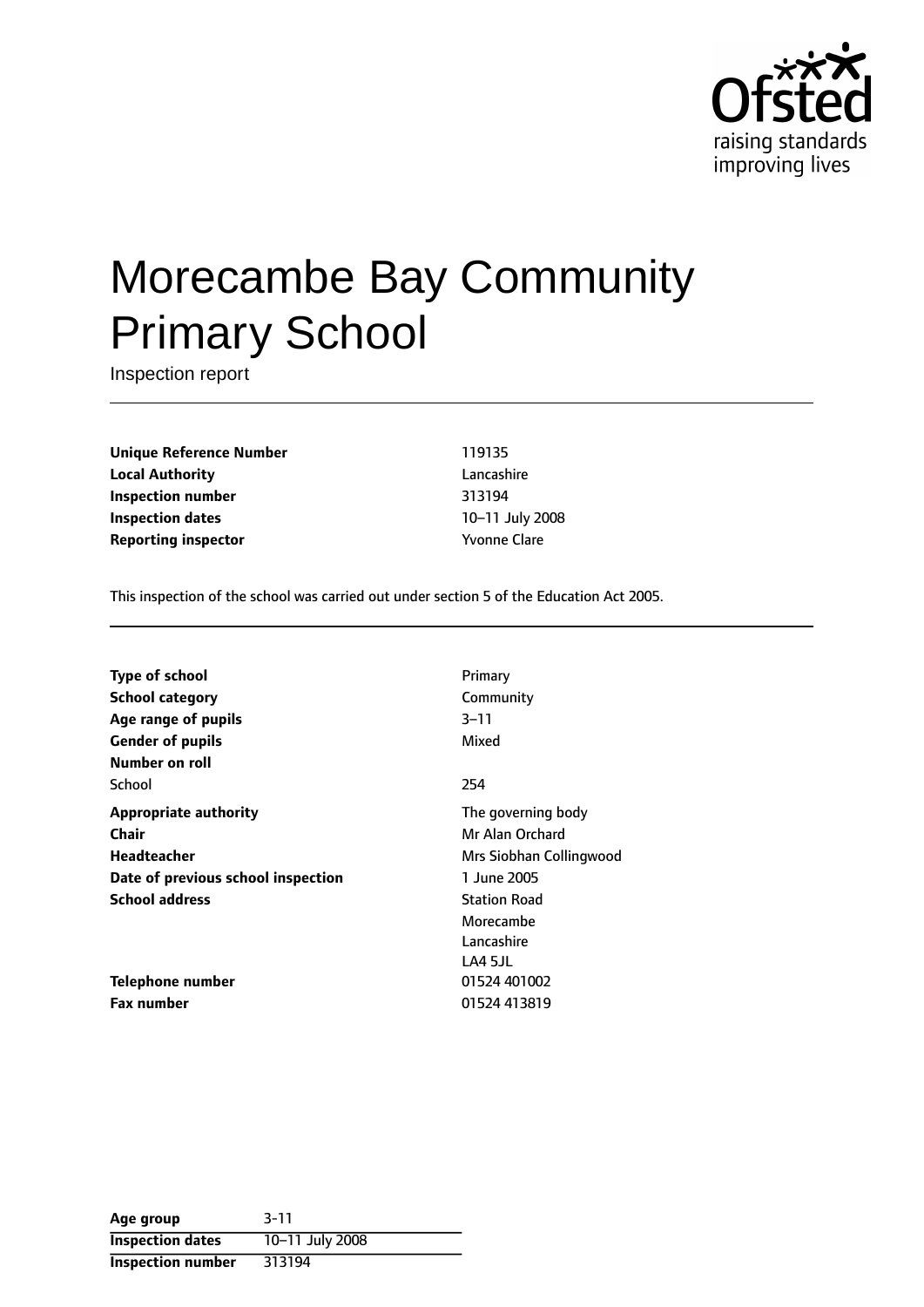.

© Crown copyright 2008

#### Website: www.ofsted.gov.uk

This document may be reproduced in whole or in part for non-commercial educational purposes, provided that the information quoted is reproduced without adaptation and the source and date of publication are stated.

Further copies of this report are obtainable from the school. Under the Education Act 2005, the school must provide a copy of this report free of charge to certain categories of people. A charge not exceeding the full cost of reproduction may be made for any other copies supplied.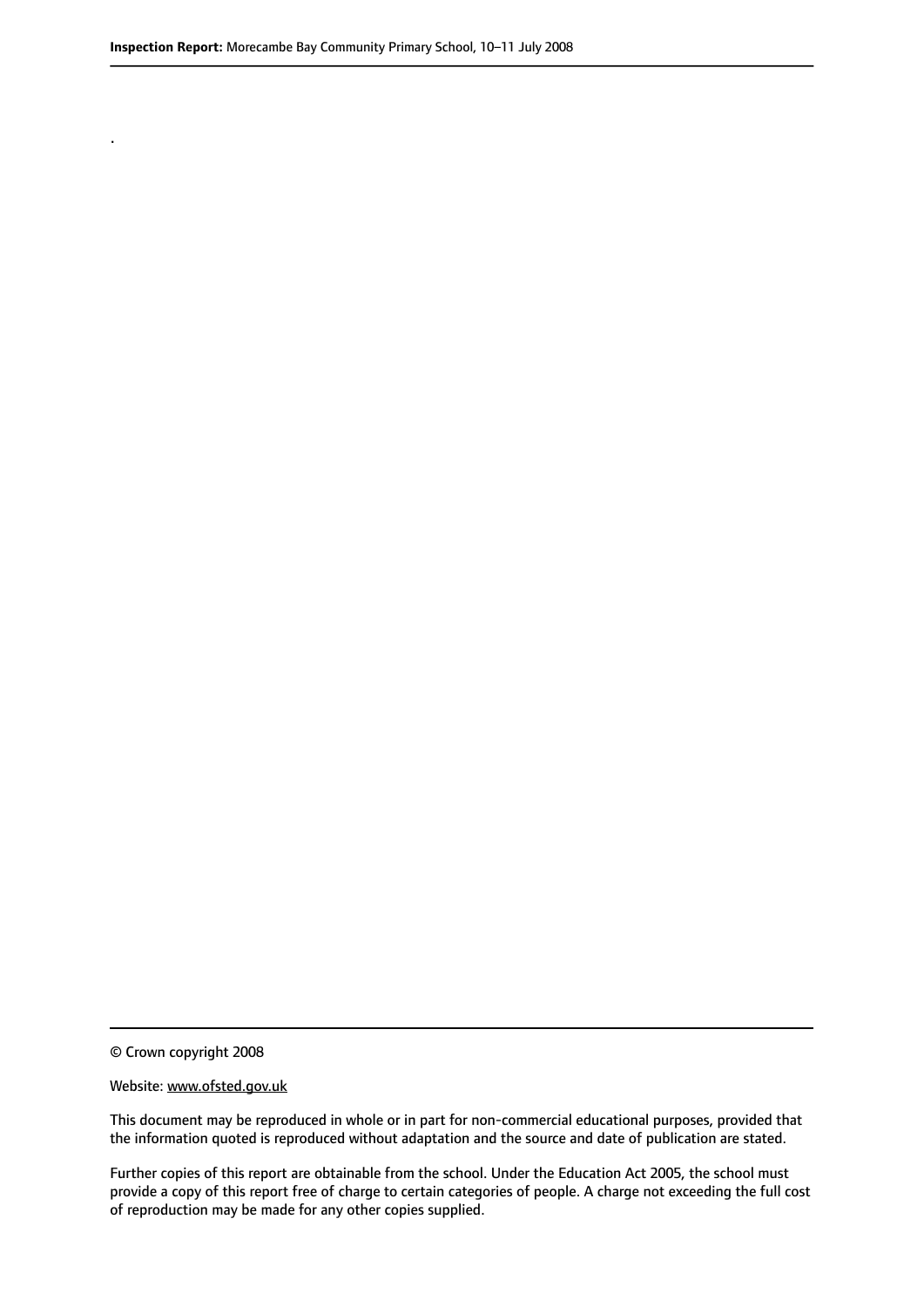# **Introduction**

The inspection was carried out by three Additional Inspectors.

#### **Description of the school**

This is a larger than average primary school, serving an area where there is high social and economic deprivation. The percentage of pupils eligible for a free school meal is well above average. Few pupils have English as an additional language, the majority of pupils being of White British heritage. The percentage of pupils with learning difficulties and/or disabilities is well above average, as is the proportion of pupils who have a statement of special educational need.

#### **Key for inspection grades**

| Grade 1 | Outstanding  |
|---------|--------------|
| Grade 2 | Good         |
| Grade 3 | Satisfactory |
| Grade 4 | Inadequate   |
|         |              |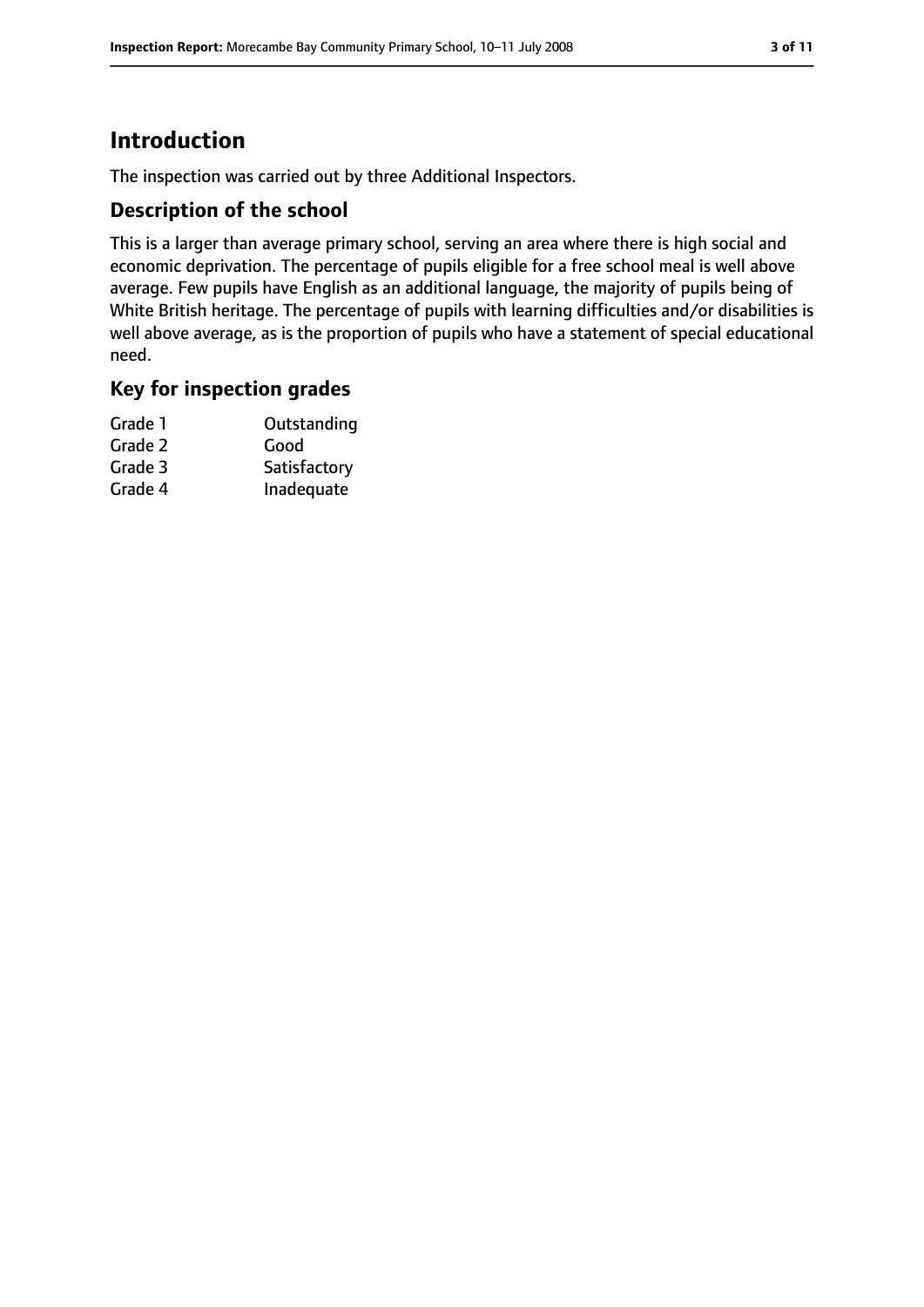## **Overall effectiveness of the school**

#### **Grade: 2**

This is a good school, with outstanding features, where pupils achieve well. The strong ethos within the school and a commitment to making every pupil feel valued, result in outstanding care, support and guidance. This contributes well to pupils' excellent personal development. The school is warm and welcoming, providing a safe and stimulating learning environment in which pupils' relationships with each other and with staff are excellent. Its excellent partnerships with others, through networks and links, enhance pupils' provision well. The strong sense of pride in the school is reflected in the vibrant displays of children's work in corridors and classrooms, which mirror the school's high expectations. The overwhelming majority of the parents feel that school is a happy and caring haven. Many shared the view put forward by one parent who remarked, 'My child absolutely loves the school, I know she's in safe and caring hands and she enjoys every minute she's there.'

The school's assessments and the most recent results indicate that the below average standards are continuing to improve. Pupils' work seen during the inspection confirms that pupils are making good progress. This applies to all groups of pupils, particularly those with learning difficulties and/or disabilities and the few pupils for whom English is an additional language. Their progressis often excellent, as a result of the extensive and intensive support they receive. Children make a secure start to learning in the Foundation Stage from levels well below those typical for their age. This is built upon through Key Stage 1 and, in relation to their starting points, pupils' levels of achievement are good. Attainment in the 2007 Key Stage 2 tests was below average. The most recent tests show that attainment has again improved and pupils have achieved the challenging targets set for them at the beginning of the year.

The personal development of pupils, including their spiritual, moral, social and cultural development, is outstanding. Pupils have an excellent understanding of how to stay safe and understand the importance of healthy living. School council members take their work seriously and play an important part in the school, choosing and ordering play equipment for the playground. Pupils are open, friendly, well behaved and responsible young people who contribute outstandingly to the local community with their involvement, productions and charitable acts. They are well prepared for the next stage of their education. Rigorous procedures are in place to promote health and safety, child protection and the safeguarding of pupils and pupils feel safe and secure.

Teaching is good. Staff have good subject knowledge and use an effective variety of activities to engage the pupils. An outstanding creative curriculum has been established that emphasises relevant, first-hand experiences for pupils to bring learning to life. Visitors and a good range of out-of-school activities enhance this provision well. Thorough tracking and accurate assessment are evident but not always used to its full potential. Lesson planning is inconsistent and does not always identify differing pupils' needs or structure learning activities correspondingly. Some pupils have few opportunities for involvement in their own learning.

The leadership and management of the school are good. The headteacher provides outstanding leadership, with good support from governors and an able leadership team. Together they focus strongly on the drive for improvement. Very accurate self-evaluation has ensured the school's very strong range of improvements from the time of the last inspection. As a result, the school has excellent capacity to improve.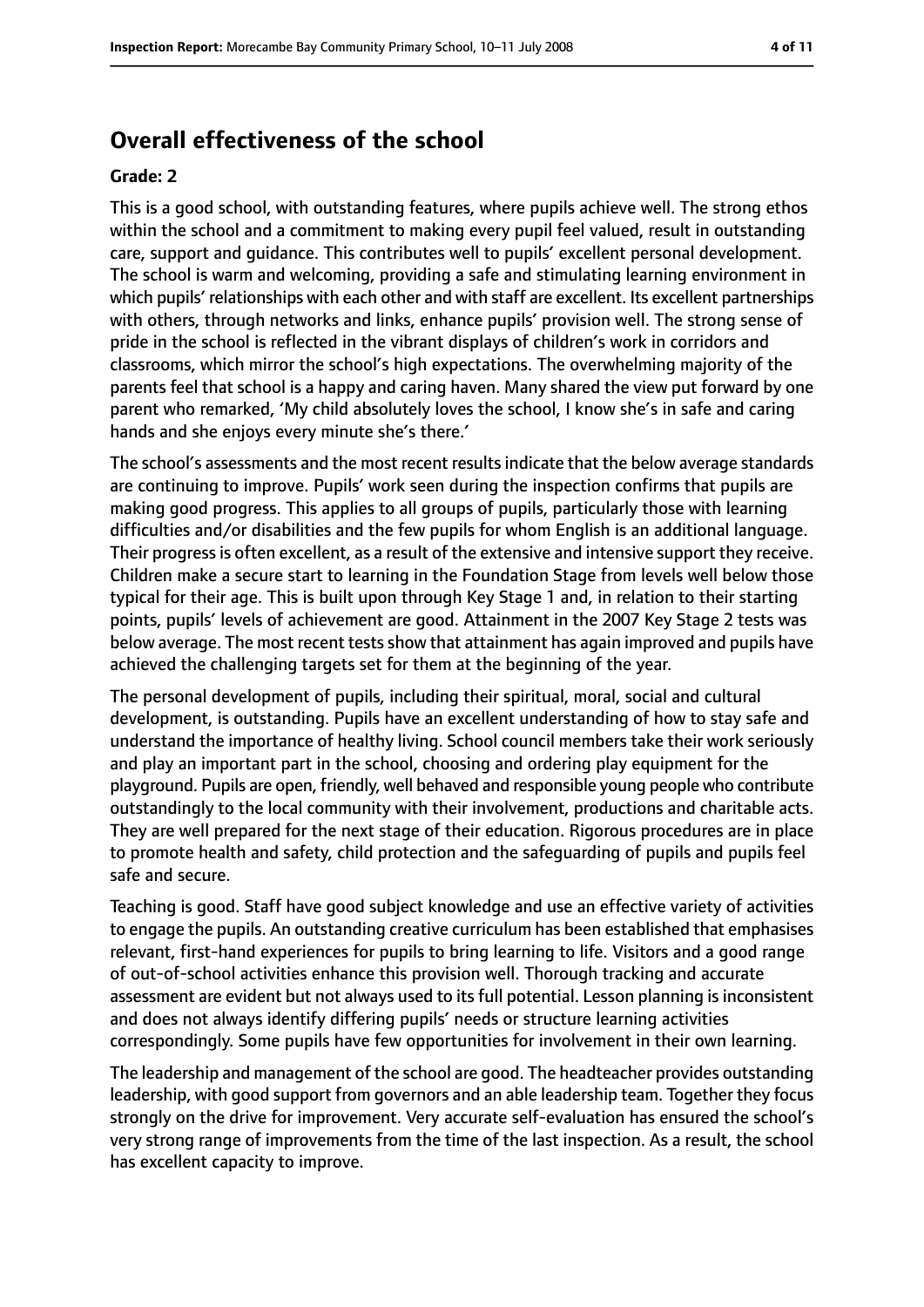## **Effectiveness of the Foundation Stage**

#### **Grade: 2**

Children's skills on entry to Nursery are well below those typical for their age. They make good progressin most areas of learning whilst in the Nursery and Reception classes. A rising proportion of children achieve the expected levels on entry to Year 1. They enjoy their work and play, learn to take account of other children's needs and follow routines well. Staff ensure that children are safe and their care is excellent. Parents are fully involved, kept well informed about their child's progress and consulted about change. Provision is good. Teachers work on a curriculum that is relevant to children's needs, offering role-play and speaking and listening activities to enhance learning and personal development. A recent visit to the beach had resulted in meaningful learning opportunities being set up for children in the indoor hall. The limited outside space gives children few opportunities to access outdoor learning experiences.

#### **What the school should do to improve further**

- Ensure that learning activities are sufficiently challenging for all pupils and that opportunities are provided for them to evaluate their own progress.
- Improve the outdoor provision for the youngest children in order to maximise opportunities across learning.

## **Achievement and standards**

#### **Grade: 2**

Standards are rising but remain below average. Pupils' achievement, and the progress they make, in relation to their starting points is good throughout the school. This includes all groups of pupils, including those with learning difficulties and/or disabilities.

Pupils build upon the secure foundations laid in the Foundation Stage and results in national tests and assessments have improved over the last two years, particularly in reading and mathematics at Key Stage 1 and in science at Key Stage 2. Attainment in 2007 was below average. The school's assessments and the most recent results show that standards have risen further. The quality of the work seen during the inspection confirms that pupils are continuing to make good progress. The standard of pupils' writing is the one area where progress has not been as rapid although the school is taking action. There have been improvements in pupils' ability to write accurately but they are now learning to write well for different purposes.

# **Personal development and well-being**

#### **Grade: 1**

Pupils' personal development, including their spiritual, moral, social and cultural awareness, is outstanding. They make excellent progress in developing the personal skills and attributes that help them develop into considerate young people. Relationships are excellent throughout the school and pupils say they feel safe and secure. They enjoy learning because 'lessons are fun and the teachers help you.' Year 6 pupils talk about the exciting time they had during their residential visit when they experienced canoeing, orienteering and rope walking. Throughout the school, pupils' behaviour is outstanding, supporting the very positive relationships they have with each other. They work well together in lessons and playtimes are friendly occasions. Attendance procedures in school are strong and attendance is good. Pupils have a good understanding of what is needed to live healthy lives and an excellent insight into keeping safe.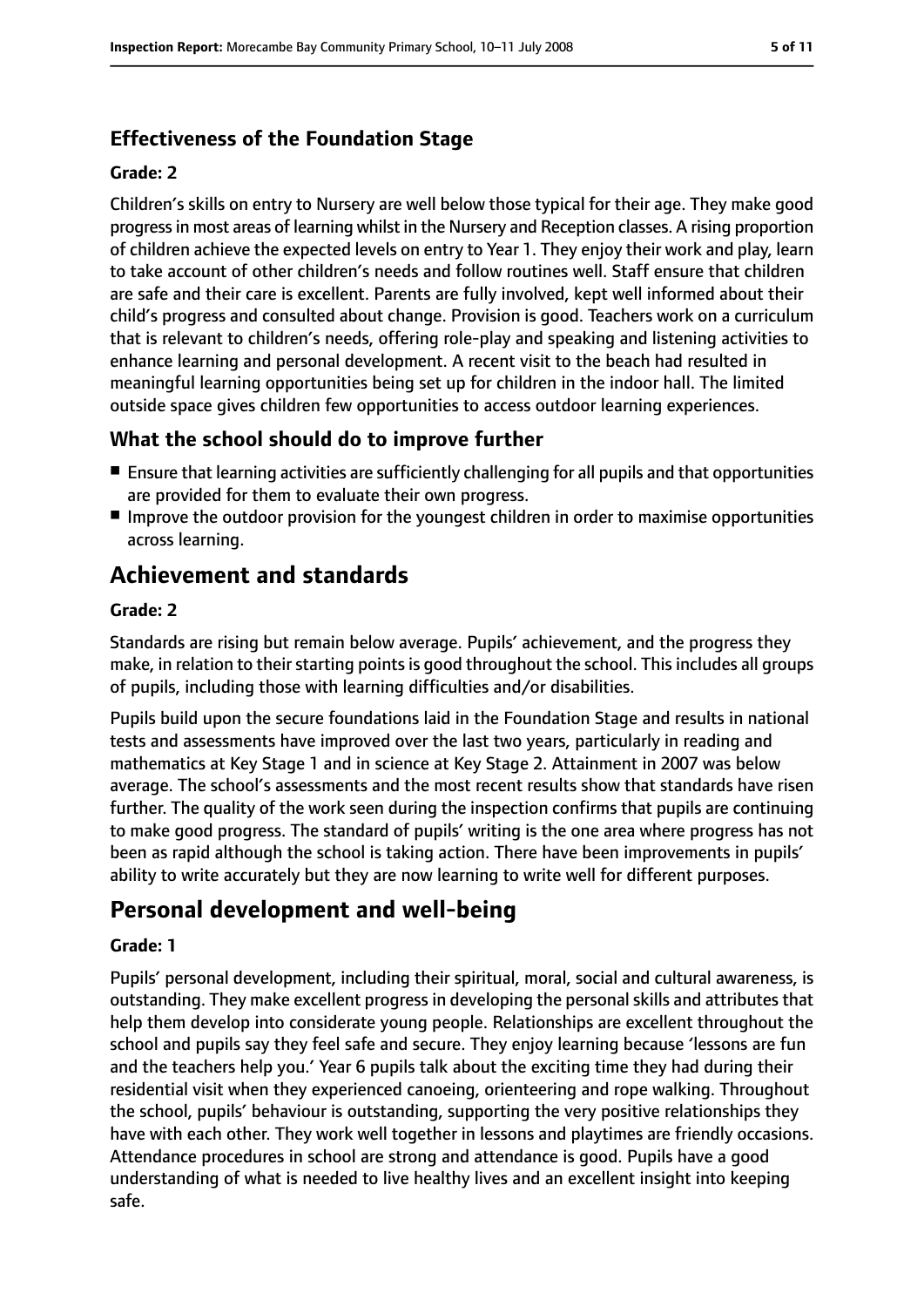Pupils' contribution to the community is outstanding. They respond positively when asked to take charge, or contribute to school life. This can be seen in the quiet and efficient way they carry out responsibilities and 'buddy' younger children, helping them in many ways. Pupils contribute to the wider community through their support of local and national charities and participation in local events. Pupils feel their views are heard through the school council and are proud to see their suggestions, such as the improvement to playground equipment and involvement in the new curriculum, being implemented.

# **Quality of provision**

## **Teaching and learning**

#### **Grade: 2**

Teaching and learning are good. Pupils enjoy learning and are keen to do well. They work well collaboratively and independently. They are clear about how well they are doing and how to improve. Targets are displayed in each classroom and are used frequently to guide progress. Such good guidance is not always evident in teachers' marking. Pupils learn best when they are actively involved in finding things out for themselves and solving problems. This was seen to good effect in a lesson with Years 3 and 4, where the teacher used role-play to simulate a planning application for a play park and to act out the likely responses of local residents. Pupils had to weigh the merits of opposing views and come to their own judgements. Teachers have good subject knowledge and are accurate in their assessments of pupils' work. Lesson planning does not always identify the needs of different groups in a class and structure learning activities accordingly. Classrooms are stimulating learning environments and displays of pupils' work testify to their imaginative and artistic talents. Opportunities are being missed to involve pupils in assessing their own work and that of others, particularly at the end of lessons when time is given to consolidating what has been learnt.

## **Curriculum and other activities**

#### **Grade: 1**

The curriculum is excellent. The school has succeeded in creating a coherent and thematic approach which broadens pupils' understanding of the world around them. It provides extensive opportunities for the use of basic skills and requires pupils to be confident and self-reliant in finding things out for themselves. The result has been greatly improved attitudes to work, excellent behaviour and an improving trend in standards. The visit to the science museum for example, followed by the pupils mounting their own public science exhibition and experiments, called upon a range of skills and personal qualities. This is one reason why science results have risen this year. Excellent provision is made for pupils' personal development through many visitors who speak on health and social issues and a wide range of trips away to broaden horizons and build confidence. The many sporting and cultural clubs are well attended and do much for pupils' enjoyment of school.

#### **Care, guidance and support**

#### **Grade: 1**

Care, guidance and support are outstanding. The school's welcoming atmosphere encourages positive relationships with parents and carers. Parents stress that the staff are approachable and pupils are well looked after 'in every sense.' These excellent links with parents, together with a wide range of support agencies, safeguard the needs of the most vulnerable pupils,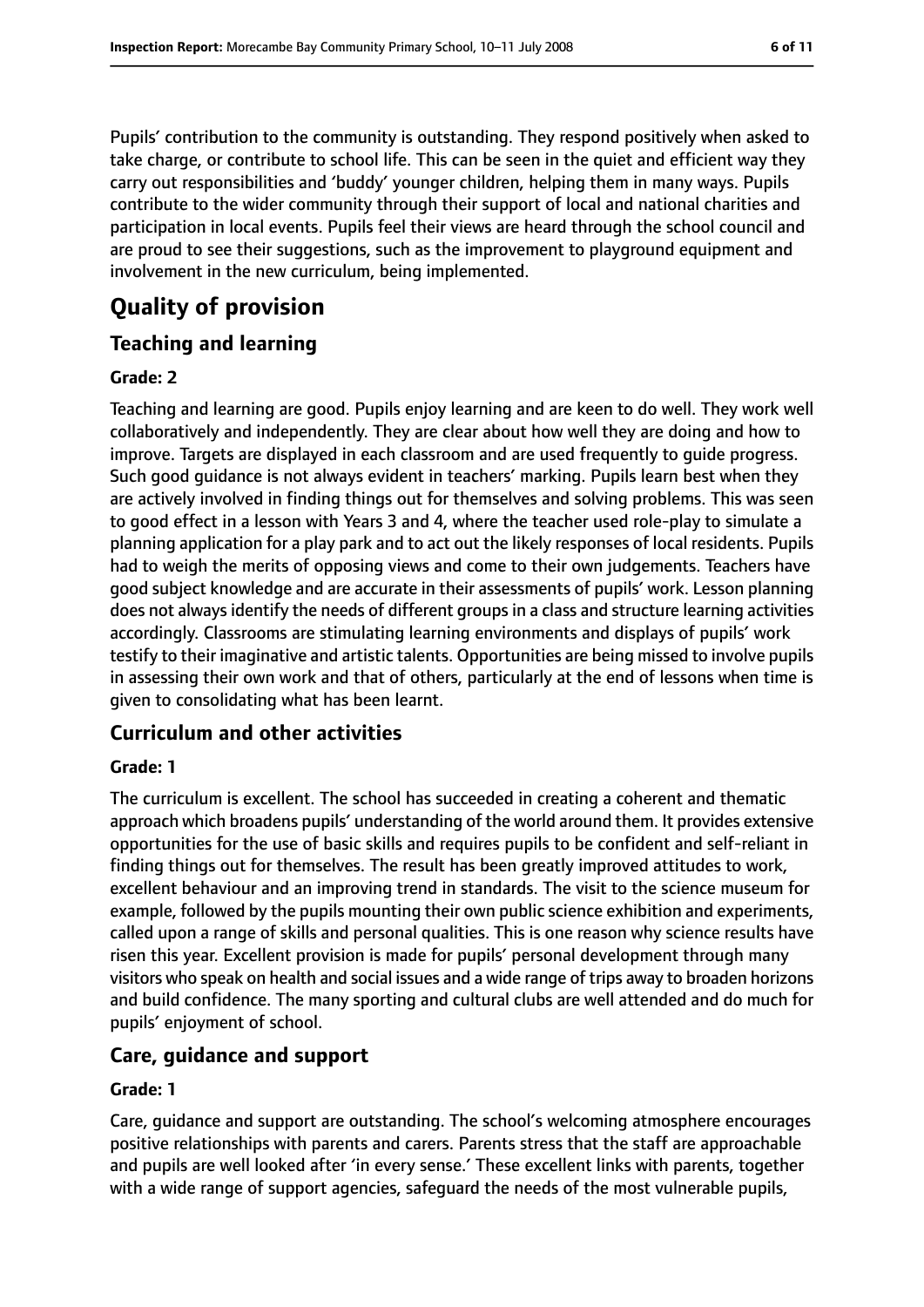including those with learning difficulties. The work of the Learning and Home School Liaison mentors and nurture groups gives exemplary support for pupils experiencing personal difficulties and those new to the school. In particular, this ensures that pupils are able to enjoy friendships more easily along with classroom routines and basic skills. Child protection requirements and health and safety procedures are fully in place to ensure the health and safety of children. Excellent relationships throughout the school help pupils confirm that they feel safe and are very happy to come to school, because they feel valued and supported. Academic guidance is well supported by thorough tracking systems allowing allocation of effective interventions according to pupils' need. The well attended and delightful breakfast club provides additional support for families and children.

## **Leadership and management**

#### **Grade: 2**

Leadership and management are good. Staff work enthusiastically, ensuring that pupils are happy, do their best and have equal access to all activities. The headteacher provides outstanding leadership and presents an excellent role model within school. Her innovative approaches to the curriculum have resulted in the engagement of pupils and their accelerated rate of progress. A shared vision and strong teamwork underpins the drive for improvement throughout the school. Subject leaders monitor their subjects regularly and in a variety of ways, so the school knows its strengths and where there is a need for improvement. External support for subject leaders newer in post ensures on-going support for staff in school in key areas. The school's self-evaluation is good and judgements are accurate. School development planning correctly identifies priorities for the school and very effective action has been taken to ensure improvements in pupils' attitudes and standards. Frequent changes in personnel on the governing body limits their overall effectiveness as a whole, however, the core group of governors are involved in the school, well-informed, supportive and readily take on the role of 'critical friends'.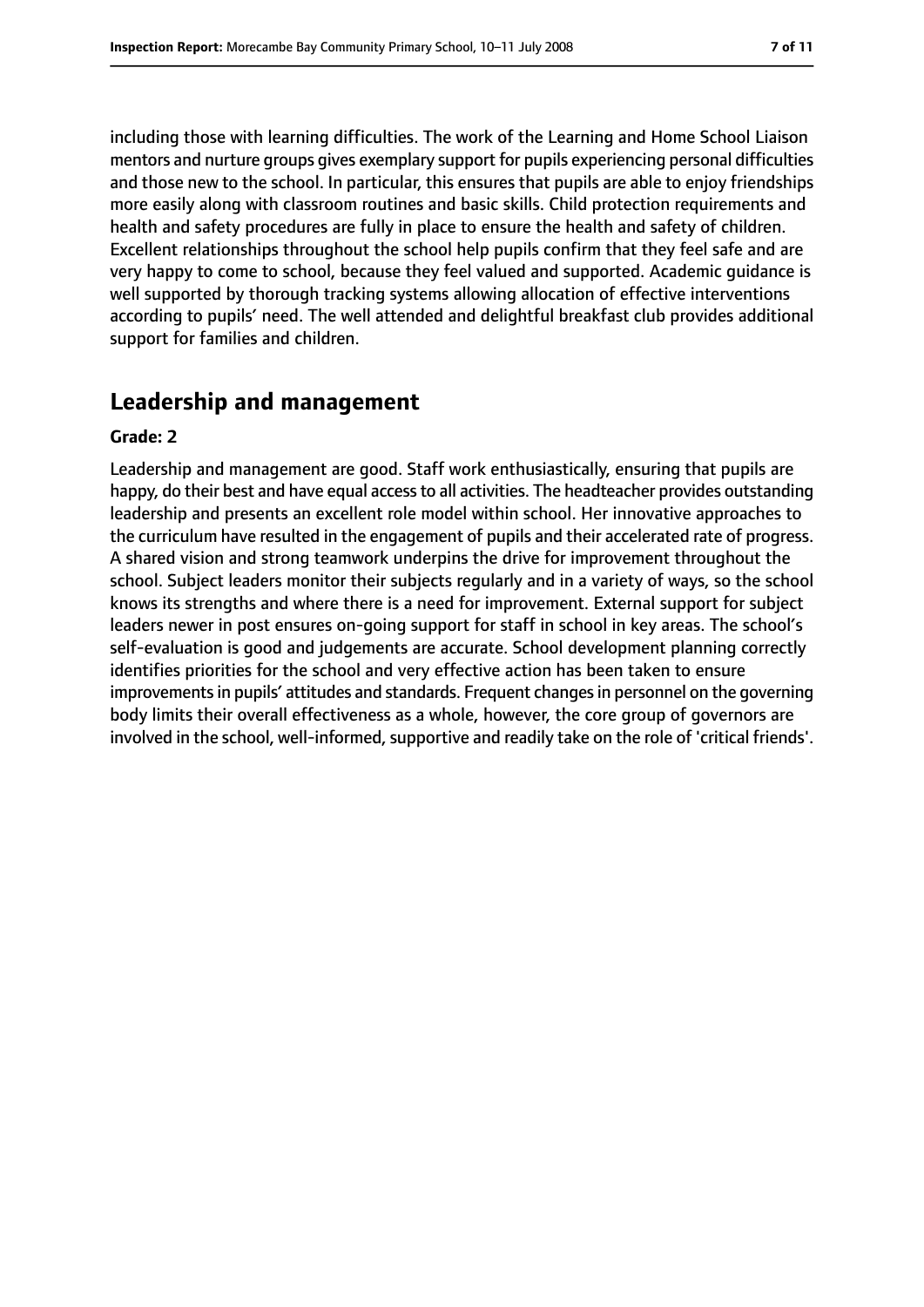**Any complaints about the inspection or the report should be made following the procedures set out in the guidance 'Complaints about school inspection', which is available from Ofsted's website: www.ofsted.gov.uk.**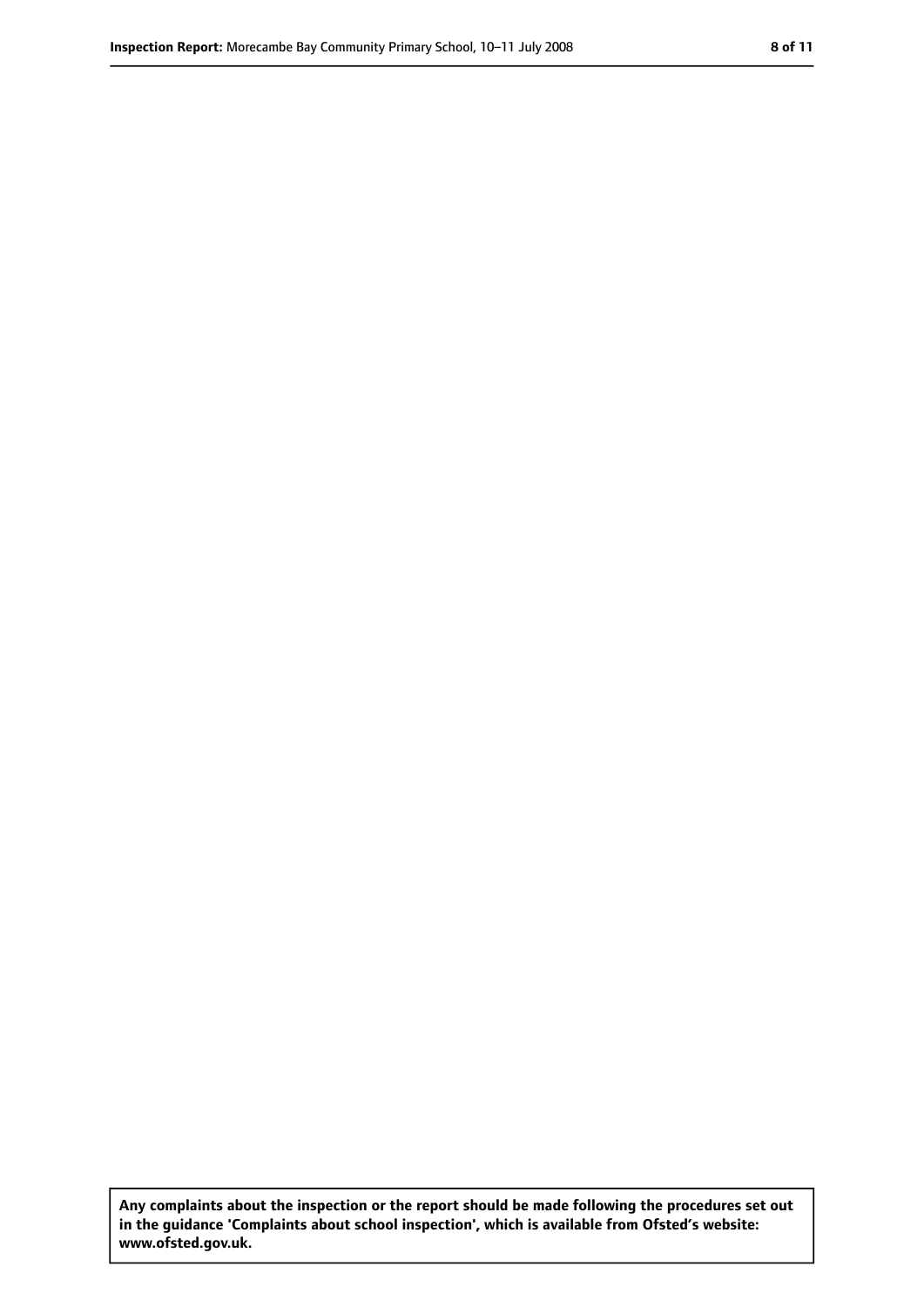# **Inspection judgements**

| $^{\backprime}$ Key to judgements: grade 1 is outstanding, grade 2 good, grade 3 satisfactory, and | <b>School</b>  |
|----------------------------------------------------------------------------------------------------|----------------|
| arade 4 inadeguate                                                                                 | <b>Overall</b> |

## **Overall effectiveness**

| How effective, efficient and inclusive is the provision of education, integrated<br>care and any extended services in meeting the needs of learners? |     |
|------------------------------------------------------------------------------------------------------------------------------------------------------|-----|
| Effective steps have been taken to promote improvement since the last<br>inspection                                                                  | Yes |
| How well does the school work in partnership with others to promote learners'<br>well-being?                                                         |     |
| The effectiveness of the Foundation Stage                                                                                                            |     |
| The capacity to make any necessary improvements                                                                                                      |     |

#### **Achievement and standards**

| How well do learners achieve?                                                                               |  |
|-------------------------------------------------------------------------------------------------------------|--|
| The standards <sup>1</sup> reached by learners                                                              |  |
| How well learners make progress, taking account of any significant variations between<br>groups of learners |  |
| How well learners with learning difficulties and disabilities make progress                                 |  |

#### **Personal development and well-being**

| How good is the overall personal development and well-being of the<br>learners?                                  |  |
|------------------------------------------------------------------------------------------------------------------|--|
| The extent of learners' spiritual, moral, social and cultural development                                        |  |
| The extent to which learners adopt healthy lifestyles                                                            |  |
| The extent to which learners adopt safe practices                                                                |  |
| How well learners enjoy their education                                                                          |  |
| The attendance of learners                                                                                       |  |
| The behaviour of learners                                                                                        |  |
| The extent to which learners make a positive contribution to the community                                       |  |
| How well learners develop workplace and other skills that will contribute to<br>their future economic well-being |  |

#### **The quality of provision**

| How effective are teaching and learning in meeting the full range of the<br>learners' needs?          |  |
|-------------------------------------------------------------------------------------------------------|--|
| How well do the curriculum and other activities meet the range of needs<br>and interests of learners? |  |
| How well are learners cared for, quided and supported?                                                |  |

#### **Annex A**

 $^1$  Grade 1 - Exceptionally and consistently high; Grade 2 - Generally above average with none significantly below average; Grade 3 - Broadly average to below average; Grade 4 - Exceptionally low.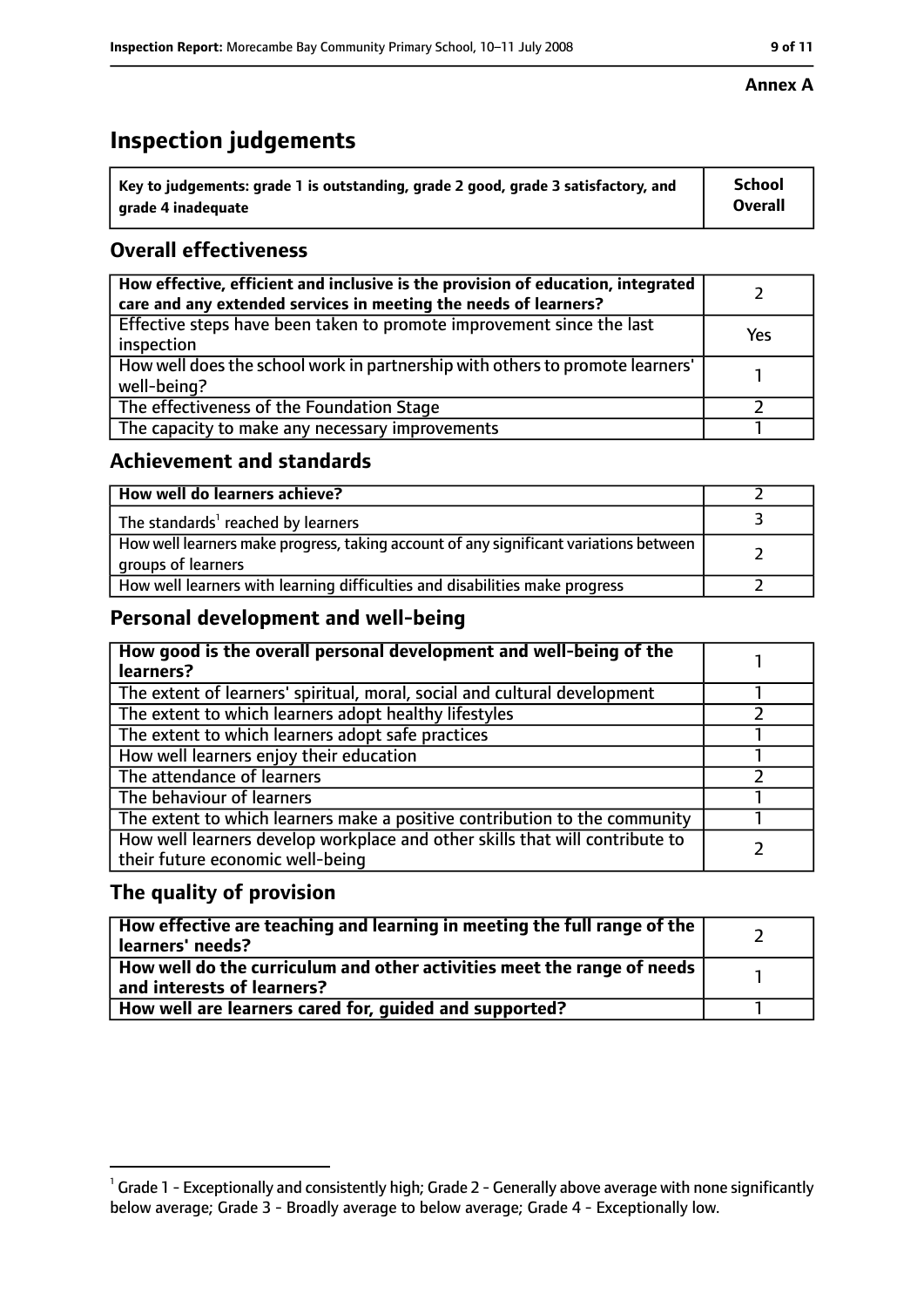#### **Annex A**

# **Leadership and management**

| How effective are leadership and management in raising achievement                                                                              |           |
|-------------------------------------------------------------------------------------------------------------------------------------------------|-----------|
| and supporting all learners?                                                                                                                    |           |
| How effectively leaders and managers at all levels set clear direction leading<br>to improvement and promote high quality of care and education |           |
| How effectively leaders and managers use challenging targets to raise standards                                                                 |           |
| The effectiveness of the school's self-evaluation                                                                                               |           |
| How well equality of opportunity is promoted and discrimination tackled so<br>that all learners achieve as well as they can                     |           |
| How effectively and efficiently resources, including staff, are deployed to<br>achieve value for money                                          | 7         |
| The extent to which governors and other supervisory boards discharge their<br>responsibilities                                                  | フ         |
| Do procedures for safequarding learners meet current government<br>requirements?                                                                | Yes       |
| Does this school require special measures?                                                                                                      | <b>No</b> |
| Does this school require a notice to improve?                                                                                                   | No        |